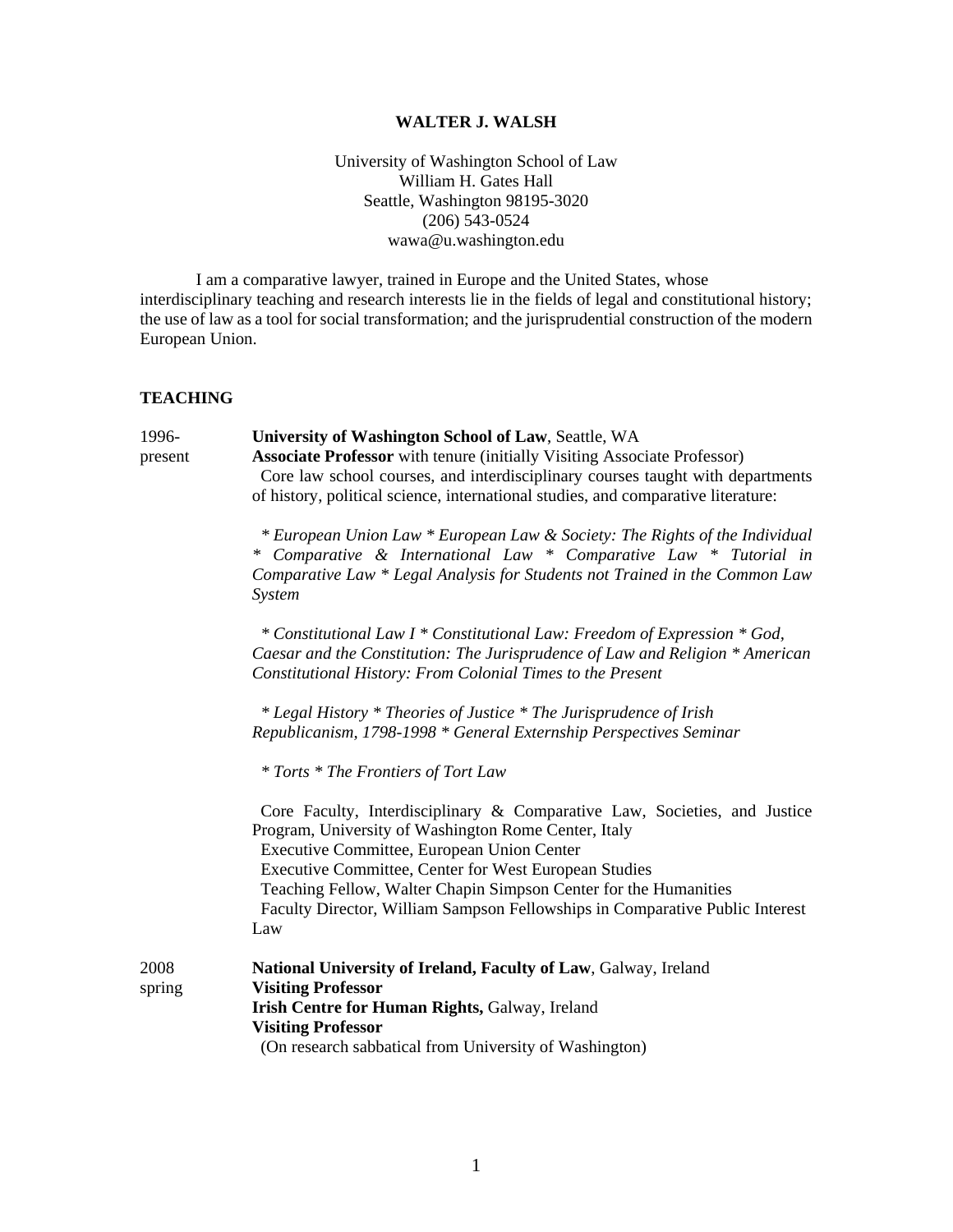| 2004<br>autumn | University of Miami School of Law, Miami FL<br><b>Visiting Professor</b><br><i>*Torts *Religion and Identity Politics</i>                                                                                                         |
|----------------|-----------------------------------------------------------------------------------------------------------------------------------------------------------------------------------------------------------------------------------|
| 1999<br>summer | Vytautas Magnus University, Department of Law, Kaunas, Lithuania<br><b>Visiting Professor</b><br>* Comparative Constitutional History taught to Lithuanian law students                                                           |
| 1995-96        | New York University School of Law, New York, NY<br><b>Samuel I. Golieb Fellow in Legal History</b><br>Faculty research fellowship                                                                                                 |
| 1994<br>summer | Central European University, Department of Law, Budapest, Hungary<br><b>Visiting Professor</b><br>* American Constitutional History taught to LL.M. students from throughout<br>Central and Eastern Europe, and from South Africa |
| 1991-96        | <b>Seton Hall University School of Law, Newark, NJ</b><br><b>Associate Professor</b><br>* Torts * Advanced Torts * American Legal History * Jurisprudence                                                                         |
| 1990-91        | University of Chicago Law School, Chicago, IL<br>Harry A. Bigelow Teaching Fellow and Lecturer in Law<br>* Legal Research and Writing Seminar taught to first-year law students                                                   |

# **EDUCATION**

| 1989-97 | Harvard Law School, Cambridge, MA                                                 |
|---------|-----------------------------------------------------------------------------------|
|         | Doctor of Juridical Science (S.J.D.) '97                                          |
|         | Dissertation on legal history and philosophy - Postcolonial Radical - The Life    |
|         | and Thought of William Sampson (1764-1836) (supervised by Professor Morton J.     |
|         | Horwitz); a jurisprudential biography of the imprisoned, disbarred, and banished  |
|         | Irish radical who became America's first career civil rights lawyer and leading   |
|         | antebellum codifier; this study of revolutionary ideological and social struggles |
|         | points to the unity of legal obligation and moral choice; Graduate Fellow; Mark   |
|         | De Wolfe Howe Fund Award for research into legal history and civil liberties      |
| 1984-85 | Yale Law School, New Haven, CT                                                    |
|         | Master of Laws (LL.M.) '89                                                        |
|         | Graduate Fellow; Editor, Yale Journal of International Law; founder, Yale         |
|         | Graduate Law Students Association; clinical enrollment, New Haven Legal           |
|         | Services                                                                          |
| 1979-83 | <b>Incorporated Law Society of Ireland, Dublin, Ireland</b>                       |
|         | <b>Solicitor</b> '83                                                              |
|         | Professional law school for indentured apprentices of Irish attorneys             |
|         |                                                                                   |
| 1978    | <b>International Institute of Human Rights, Strasbourg, France</b>                |
| summer  | <b>Certificate of Human Rights '78</b>                                            |
|         | Bank of Ireland Human Rights Scholarship '78                                      |
|         |                                                                                   |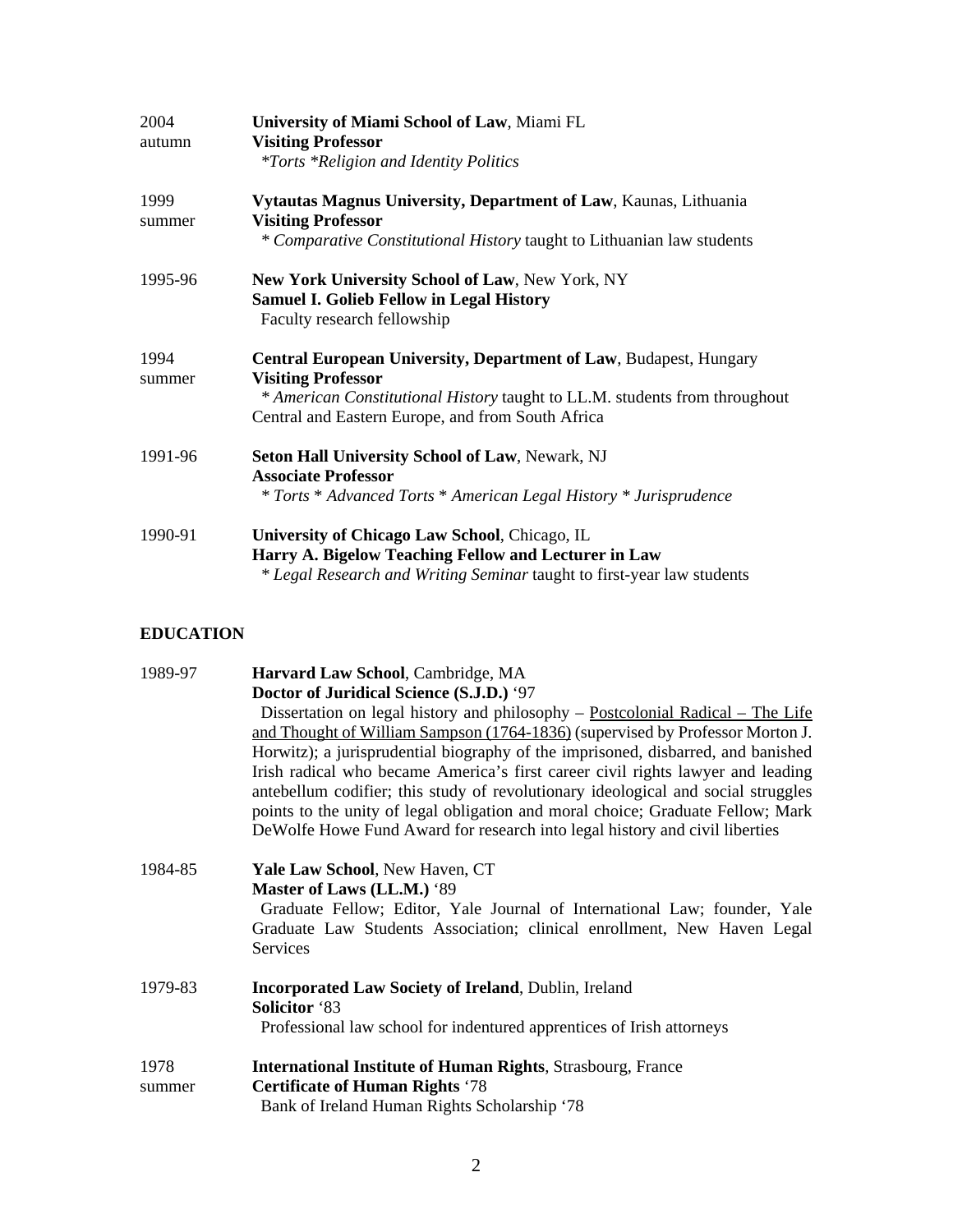1976-79 **University College Dublin** (National University of Ireland), Dublin, Ireland **Bachelor of Civil Laws (B.C.L.)** '79 Winner, Human Rights Essay Competition '78; taught Human Rights by Sean MacBride, founder of Amnesty International, winner of Nobel and Lenin peace prizes, and author of MacBride divestment principles for civil rights in Northern Ireland

#### **PRACTICE**

 Admitted to practice Ireland '83; California '84; New York '86; also U.S. Supreme Court and other federal courts; graduate, National Institute for Trial Advocacy (NITA) '88

- 1987-89 **Debevoise & Plimpton**, New York, N.Y. **Associate Attorney**  Federal and state litigation; first amendment; reproductive freedom; immigration
- 1985-87 **Judge Julia Cooper Mack, District of Columbia Court of Appeals**, Washington, D.C.

## **Judicial Clerk**

 Researched and drafted opinions for Judge Mack, including complex first amendment and equal protection issues in Gay Rights Coalition v. Georgetown University, 536 A.2d 1 (D.C. 1987) (en banc); upon her appointment to the bench two decades ago, Judge Mack became the first woman of color to sit on any American court of last resort; her Georgetown opinion is the first and only final appellate decision to equate sexual orientation with race and gender for purposes of equal protection strict or heightened scrutiny; in numerous articles based on this decision in the Yale Law Journal, the Michigan Law Review, and elsewhere, legal scholars have portrayed Judge Mack's lead opinion in Georgetown in such terms as a paradigm of postmodern judicial rhetoric that "takes seriously the responsibility of the judge to be open to perspectives of others, particularly those who have been excluded from citizenship"

1983-84 **Steven E. Feldman, P.C.**, San Diego, Ca. **Assistant Lawyer** 

 Court appointment to assist leading criminal defense advocates in successfully litigating constitutional right to counsel of indigent death penalty defendant in trial court and California Supreme Court; initially supported by stipend from ACLU and local criminal defense bar

1979-83 **James C. Fagan**, Solicitor, Dublin, Ireland **Solicitor's Apprentice**  Litigation; commercial; probate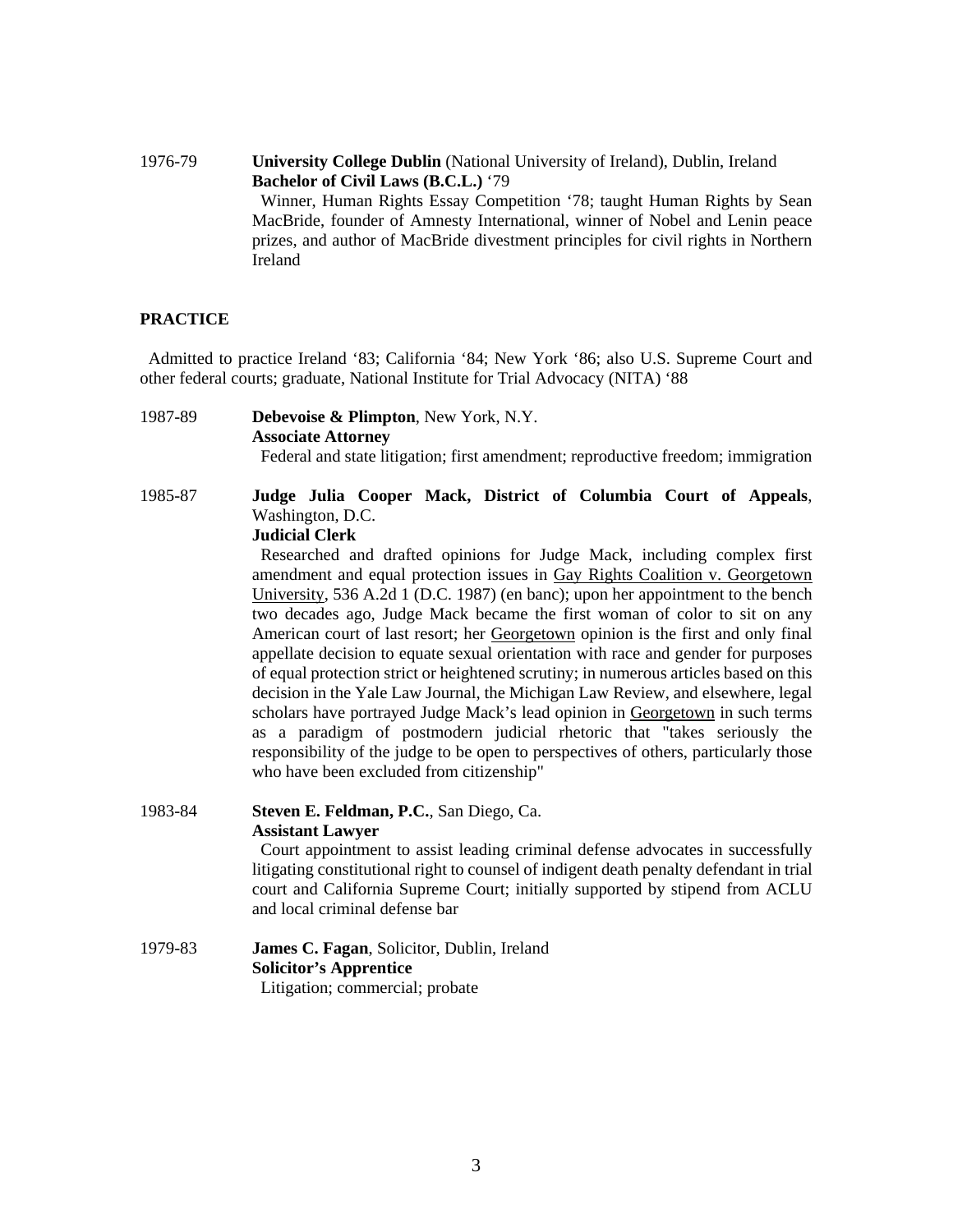#### 1977-83 **Free Legal Advice Centers (FLAC)**, Dublin, Ireland

 **Director** and **Vice-Chair** of Ireland's first nonprofit poverty law organization; also founder and Editor of New Deal, FLAC's journal on legal and social affairs; since its inception by law students in 1969, FLAC has won major impact litigation in the European Court of Human Rights forcing the introduction of state-funded legal services, and requiring payment of hundreds of millions of dollars in equal social welfare payments to married women previously considered dependant on their husbands

## **SELECTED PUBLICATIONS**

 William Sampson, A Republican Constitution, and the Conundrum of Orangeism on American Soil, 1824-1831, 6 RADHARC – A Journal of Irish and Irish-American Studies 1 (2004-2006)

 The Elusivity of Rights, in THE DARK SIDE OF FUNDAMENTAL RIGHTS (Andras Sajo, ed., Eleven International Publishing, Utrecht, 2006)

 The Priest-Penitent Privilege – An Hibernocentric Exercise in Postcolonial Jurisprudence, 80 Indiana L. J. 1037 (2005)

The First Free Exercise Case, 73 Geo. Wash. L. Rev. 1 (2004)

 History and Biography, 40 Howard L.J. 291 (1997) (introducing symposium issue on Speaking Truth to Power: The Jurisprudence of Julia Cooper Mack) (with Professors Derrick Bell, J. Clay Smith, et al.)

 The Fearful Symmetry of Gay Rights, Religious Freedom, and Racial Equality, 40 Howard L.J. 513 (1997) (discussing conflicts between antidiscrimination principles and religious freedom guarantees)

 Religion, Ethnicity and History – Clues to the Cultural Construction of Law, chapter in interdisciplinary collection of historical essays entitled THE NEW YORK IRISH (T. Meagher & R. Bayor eds., Johns Hopkins University Press 1996 & 2d ed. 1997)

 Redefining Radicalism: A Historical Perspective, 59 Geo. Wash. L. Rev. 636 (1991) (exploring tradition of leftist attacks upon legal formalism)

 Aspect 1000 (Aspect Publications 1983) (first investigative report to uncover hitherto undisclosed revenues and profits of Ireland's largest one thousand public and private corporations)

 Report of the Criminal Legal Aid Review Committee, 2 Crim. L.J. 18 (1982) (book review)

 Poor People and the Law, chapter in interdisciplinary collection of essays on ONE MILLION POOR? THE CHALLENGE OF IRISH INEQUALITY (S. Kennedy ed., Turoe Press 1981)

\* \* \* \* \*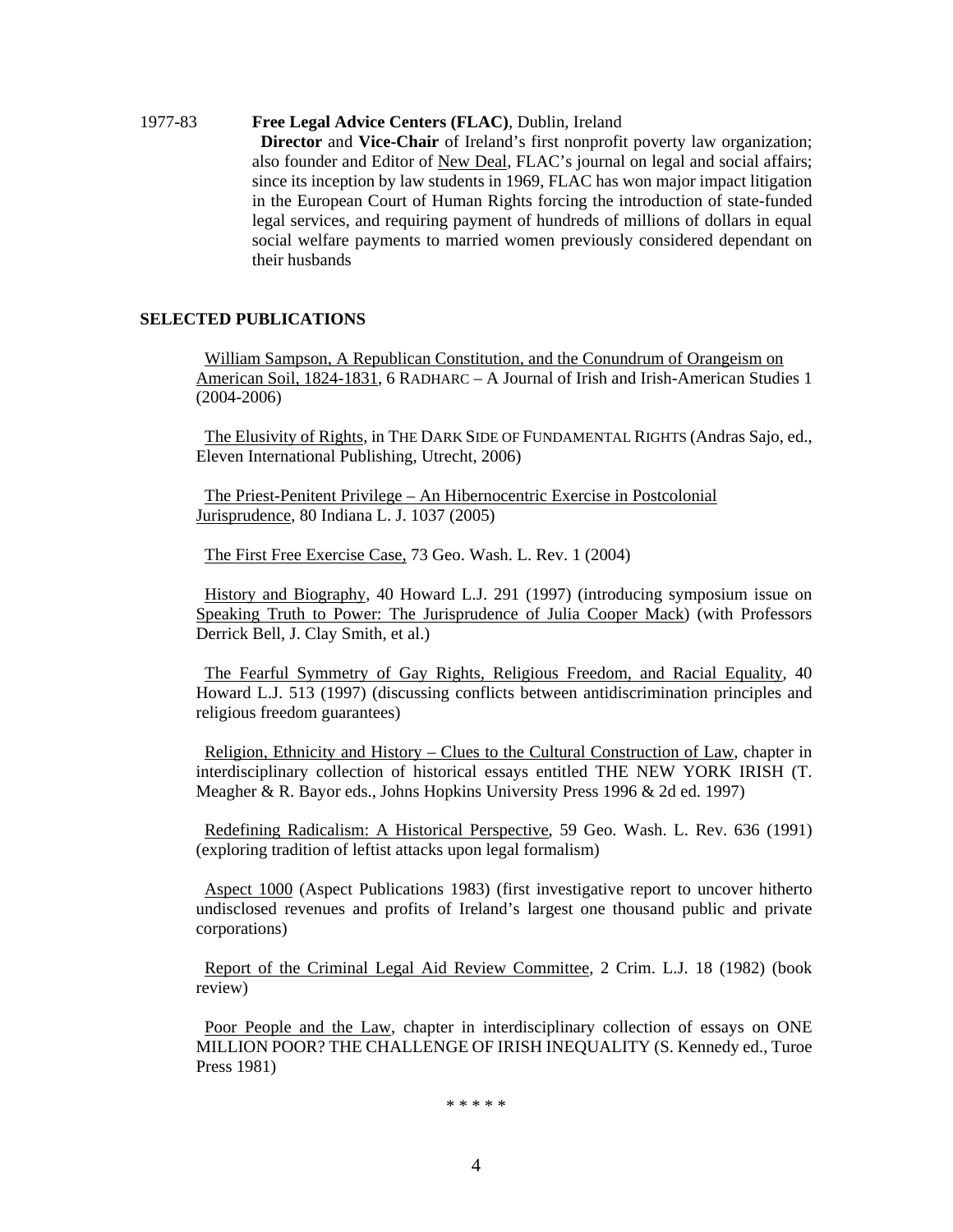Postcolonial Radical – The Life and Thought of William Sampson (1764-1836) (revising Harvard Law School doctoral dissertation for publication as book by university press)

 Rights in America (first draft of book on the 1980s controversy between antidiscrimination laws and religious freedom at Georgetown University, currently circulating for comments)

#### **SELECTED BRIEFS AND ARGUMENTS**

 Hungary v. Slovakia (Int'l Ct. Justice) ("World Court") (pending) (retained by Hungarian foreign ministry to revise and edit final draft of its English-language memorial in environmental law dispute arising from Slovakia's diversion of the Danube through Nagymaros-Gabcikova dam)

 Webster v. Reproductive Health Services, 492 U.S. 490 (1989) (modifying but not overruling Roe v. Wade; amicus curiae brief on behalf of American Public Health Association et al.)

 New York v. Sullivan, 889 F.2d 401 (2d Cir. 1989), aff'd sub nom. Rust v. Sullivan, 500 U.S. 173 (1991) (whether government may condition federal funding to family planning programs on denial of information concerning abortion; amicus curiae brief on behalf of NOW LDEF et al.)

 In re A.C., 573 A.2d 1235 (D.C. 1990) (en banc) (whether courts can order unwanted cesarean section to save fetus; amicus curiae brief on behalf of American Public Health Association et al.)

 Bensofia v. Blackman, No. CV-90-1547 (E.D.N.Y. June 20, 1990) (Weinstein, J.), habeas corpus review of No. A28-435-897 (Immigration Judge July 14, 1988), aff'd, (B.I.A July 7, 1989) (whether political asylum applicant fearing religious persecution should be excluded to Libya; argued 4-day trial before immigration judge, appeal before immigration appeals court, habeas corpus review in federal district court, and briefed appeal to federal court of appeals)

 Farmer v. D'Agostino Supermarkets, Inc., 144 Misc. 2d 631, 544 N.Y.S.2d 943 (Sup. Ct. N.Y. Co. 1989) (filed suit and successfully argued homeless can collectors' claim for injunction against major supermarket chains that flout their nickel redemption obligation under the New York State Bottle Bill; class action on behalf of Legal Action Center for the Homeless)

 Corenevsky v. Superior Court (People), 36 Cal.3d 307, 204 Cal. Rptr. 165, 682 P.2d 360 (1984) (en banc) (assisted trial and appellate counsel in successfully representing indigent death penalty defendant who was being denied defense funds by financially strapped rural county)